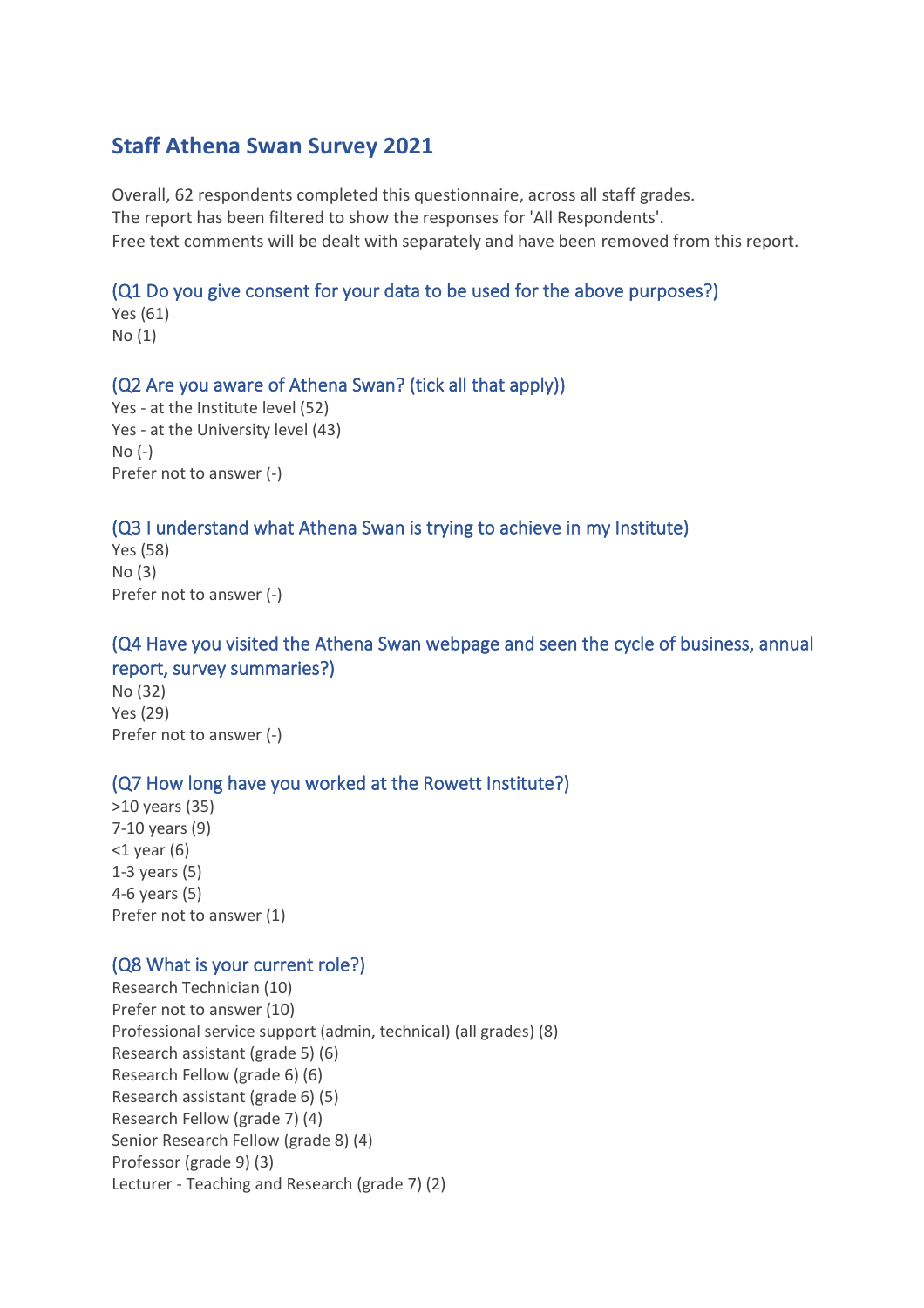Reader (grade 8) (2) Senior Lecturer - Teaching and Research (grade 8) (1)

### (Q9 How would you describe your current contract?)

Open ended (no fixed end date) (51) Open ended but funding/activity limited (eg research grant funded, lasting more than 9 months with fixed end date) (5) Fixed term (9 months or less) (2) Prefer not to answer (3)

### (Q10 How long have you been in your current grade?)

6-10 years (22) More than 10 years (13) 1-3 years (9) Prefer not to answer (8) 4-5 years (6)  $<$  1 year (3)

### (Q11 When you started at the Rowett Institute, did you receive the institute induction?)

Yes - it was useful (37) No (10) Unsure (7) Yes - but I didn't find it useful (4) Prefer not to answer (3)

# (Q12 If you started at the Rowett within the last 5 years, did you have a mentor/trainer during your probation period?)

Not applicable (45) No (12) Yes (4) Prefer not to answer (-)

#### (Q13 I found my probationary mentor/trainer useful?)

Yes (4) No (-) Prefer not to answer (-)

### (Q14 I am recognised for my contributions in)

#### (Research)

Agree (25) Strongly agree (11) Neutral (11) Disagree (7) Not applicable (4) Strongly disagree (2) Prefer not to answer (1)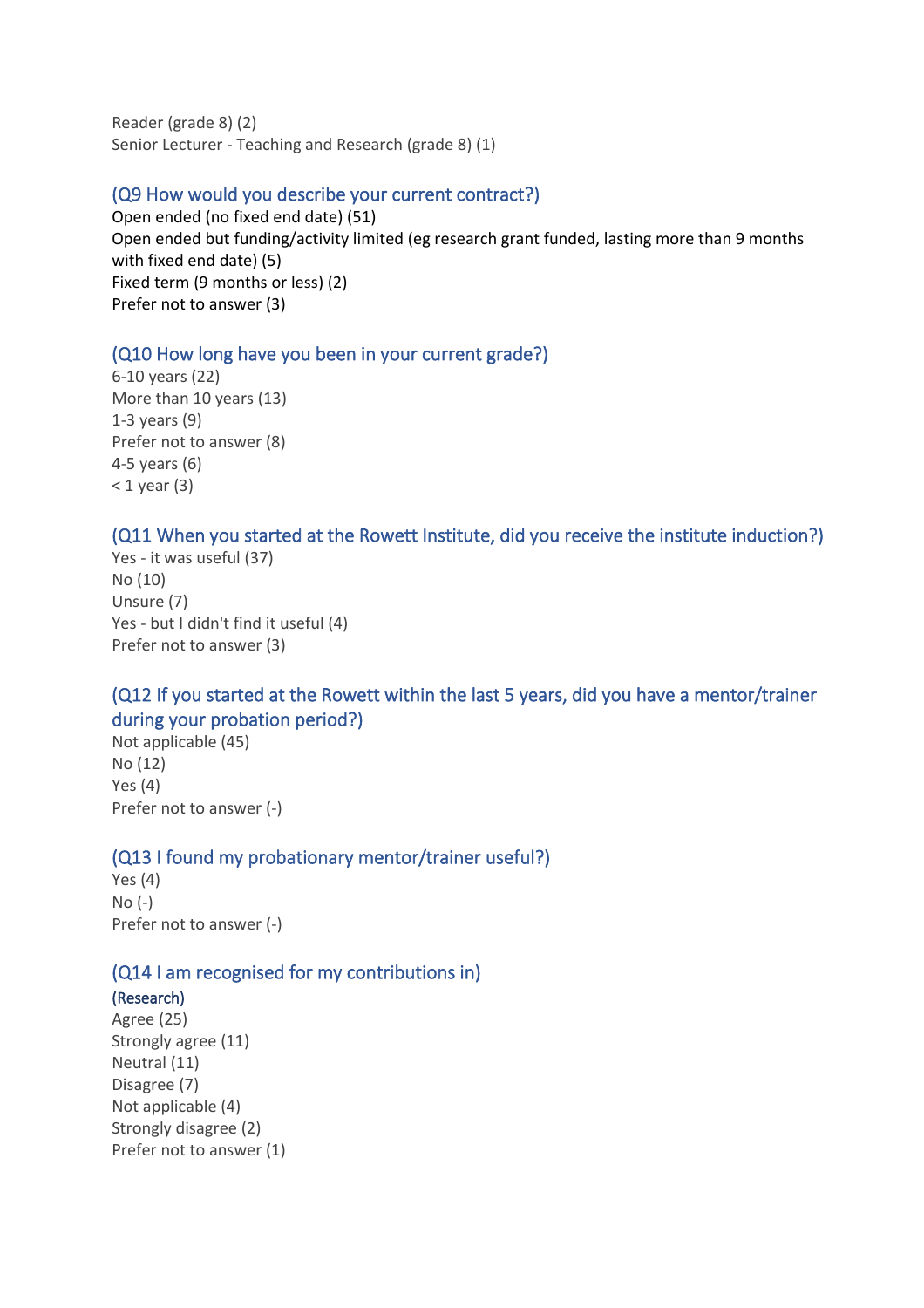#### (Administration (including internal committees))

Neutral (24) Agree (14) Not applicable (10) Disagree (8) Strongly disagree (3) Strongly agree (1) Prefer not to answer (1)

#### (Teaching)

Not applicable (20) Neutral (18) Agree (10) Disagree (7) Strongly disagree (4) Strongly agree (1) Prefer not to answer (1)

#### (School outreach and widening access)

Not applicable (31) Neutral (16) Agree (5) Disagree (3) Strongly disagree (3) Prefer not to answer (2) Strongly agree (1)

#### (Knowledge exchange, public engagement and work with stakeholders)

Neutral (23) Not applicable (19) Agree (12) Strongly agree (2) Disagree (2) Strongly disagree (2) Prefer not to answer (1)

#### (Promoting equality and diversity)

Neutral (25) Not applicable (19) Agree (9) Strongly disagree (4) Disagree (2) Strongly agree (1) Prefer not to answer (1)

#### (Pastoral care)

Neutral (26) Not applicable (13) Agree (12)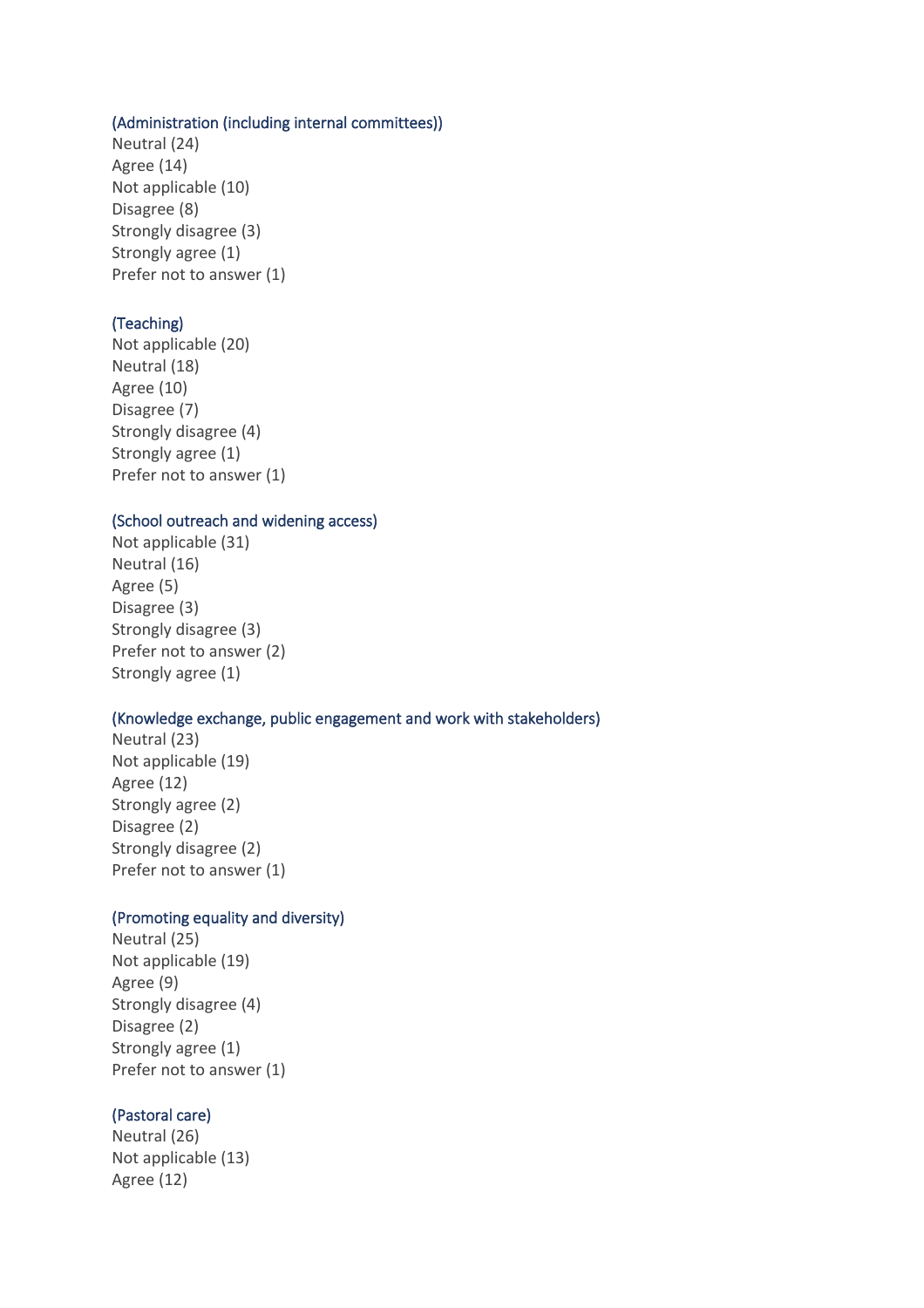Disagree (5) Strongly disagree (3) Strongly agree (1) Prefer not to answer (1)

### (Reviewing papers/grants)

Not applicable (26) Neutral (17) Agree (8) Disagree (4) Strongly disagree (3) Strongly agree (2) Prefer not to answer (1)

#### (Sitting on external committees)

Not applicable (38) Neutral (12) Strongly disagree (3) Strongly agree (2) Agree (2) Disagree (2) Prefer not to answer (2)

#### (Influencing policy)

Not applicable (33) Neutral (17) Agree (4) Prefer not to answer (3) Strongly disagree (2) Strongly agree (1) Disagree (1)

#### Q15 I am happy with my workload

Yes (42) No (18)

### Q16 I feel under pressure to work long hours (tick all that apply)

Yes – self driven (19) Yes – employer driven (12) Neutral (16) No (20) Prefer not to answer (1)

# Q17 Are you content with how your workload is split over administration, research and teaching roles? (tick all that apply))

Yes (24) Not applicable (13) Neutral (11)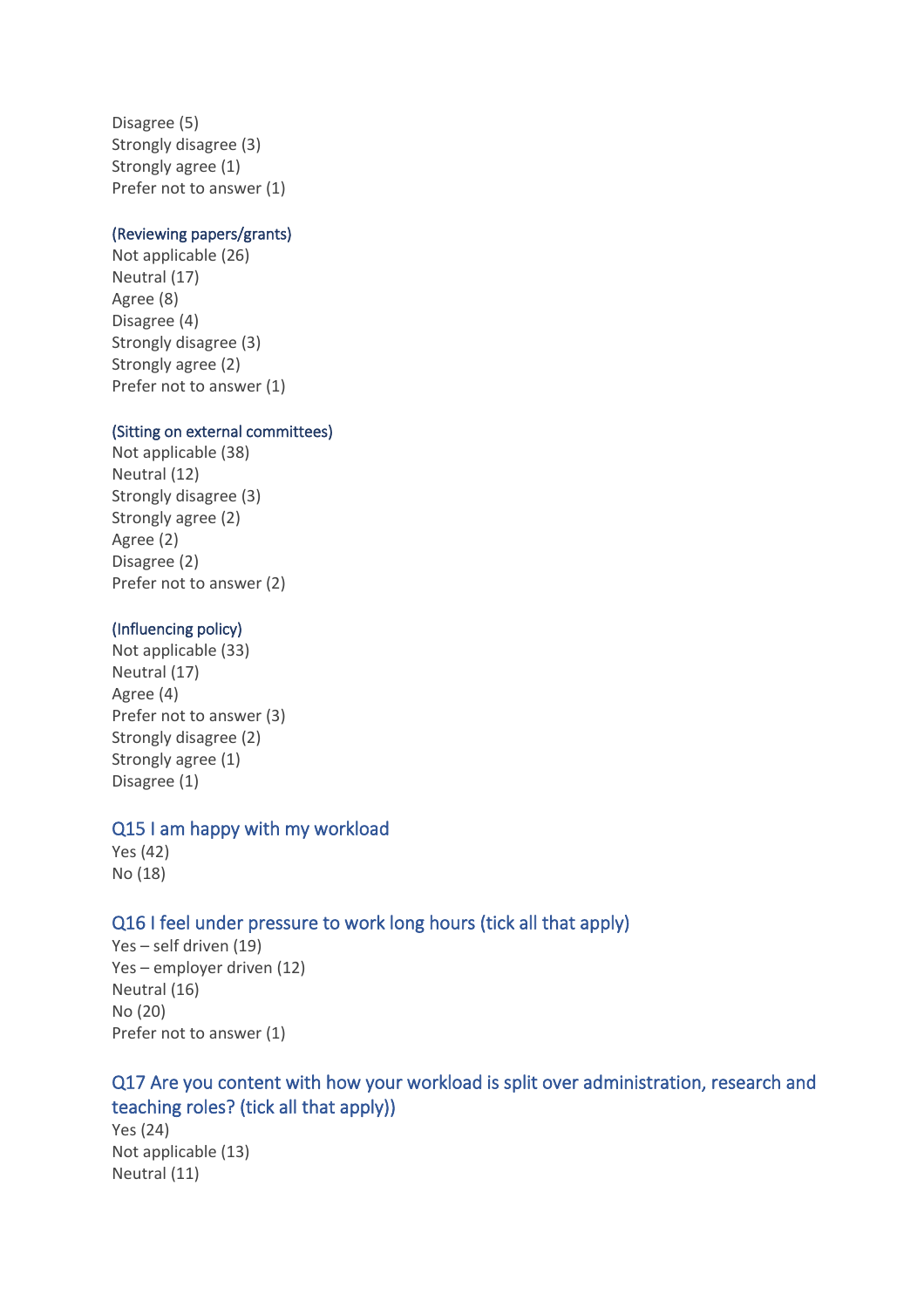No - I have too much teaching/students supervision (8) No - I have too much administration (8) No - I have too much research (3) No - I have too much knowledge exchange (1) Prefer not to answer (-)

# (Q18 The Rowett has a supportive attitude to flexible working?)

Agree (32) Strongly agree (19) Neutral (6) Disagree (2) Don't know (1) Prefer not to answer (1) Strongly disagree (-)

# (Q19 Do you have a flexible working arrangement with your line manager?)

Yes (37) No (23) Prefer not to answer (1)

#### (Q21 Are communications from the management team at the Rowett Institute effective?)

Yes (28) Sometimes (26) No (6) Prefer not to answer (1)

# (Q22 Are communications from the staff to the management team at the Rowett Institute effective?)

Yes (25) No (8) Sometimes (24) Prefer not to answer (4)

### (Q24 Successes and achievements are celebrated in my Institute.)

Strongly agree (11) Agree (27) Neutral (16) Disagree (4) Prefer not to answer (2) Strongly disagree (1)

# (Q25 Have meetings during the COVID pandemic been held regularly, using an appropriate forum, and at times that make it possible for you to attend?)

Yes - Always (25) Sometimes - majority of meetings (26) Sometimes - a few meetings (7) No - never (2)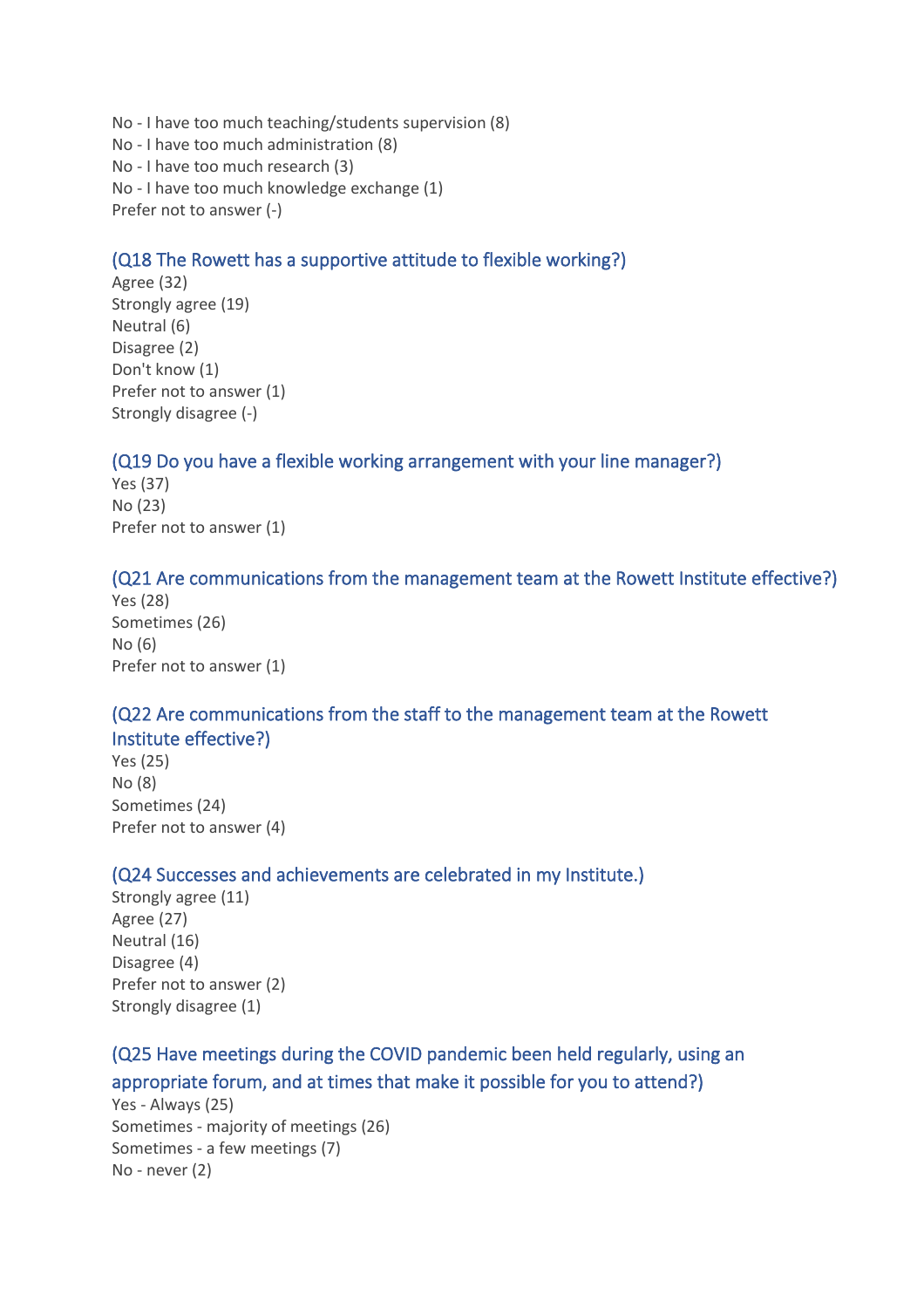Prefer not to answer (1)

### (Q27 Are you aware that the Rowett Institute now has family support advisors?)

Yes (49) No (12) Prefer not to answer (-)

### (Q29 I had an annual review (formerly called appraisal).)

In the last 12 months (47) In the last 24 months (7) Longer than 24 months ago (-) I have never had an annual review and started work less than 12 months ago (4) I have never had an annual review and started work more than 12 months ago (-) Prefer not to answer (3)

# (Q30 My career progression and how the promotions process works in my institute was usefully discussed in my annual review.)

Yes (33) No (15) Prefer not to answer (13)

# (Q31 The opportunities for staff development, including mentoring were usefully discussed in my annual review.)

Yes (37) No (15) Prefer not to answer (9)

# (Q32 My workload is usefully discussed in my annual review (max 250 words).)

Yes (46) No (7) Prefer not to answer (8)

### (Q34 I have a good understanding of the promotion process and the associated criteria)

Agree (30) Neutral (19) Disagree (5) Don't know (4) Prefer not to answer (3)

# (Q35 Are you aware of the criteria for the two different promotion pathways for academic and research assistants/technical staff? )

Yes (46) No (13) Prefer not to answer (2)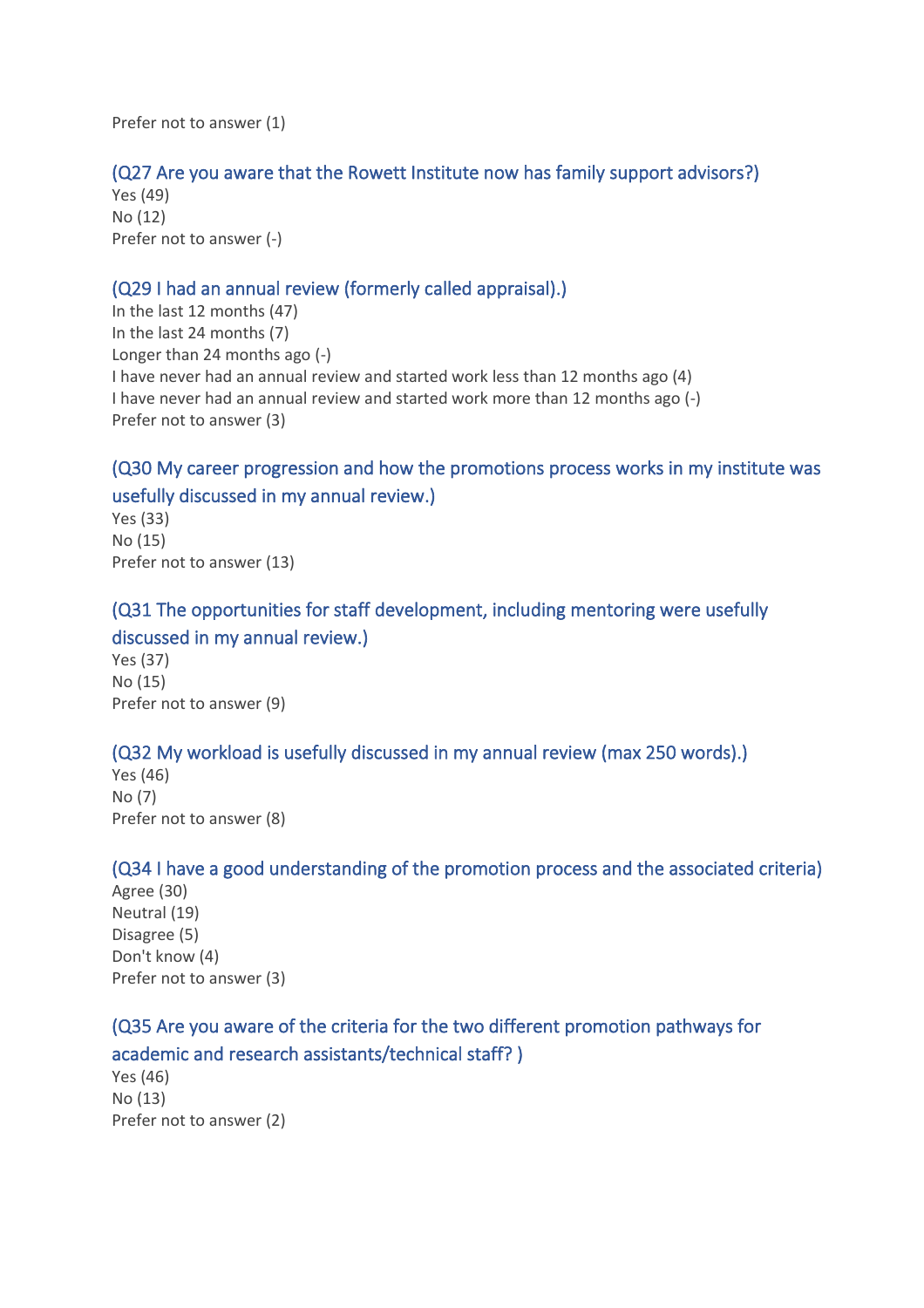### (Q36 Do you require training on the promotion process?)

Yes (6) No - already attended a training (12) No - I do not require any training (24) Neutral (15) Prefer not to answer (4)

### (Q37 I think the promotion process is transparent.)

Agree (12) Neutral (20) Disagree (16) Don't know (12) Prefer not to answer (1)

# (Q39 If you have applied within the last 5yrs, what is your experience with the promotion process at the Rowett?)

I applied and received good support in preparing the application (4) I applied and received inadequate support in preparing the application (4) I applied but did not seek support for preparing for the application (1) I have not made an application for promotion (46) Prefer not to answer (6)

# **(Q40 If you applied for promotion in the last 5yrs, was the feedback after the application useful?)**

Yes (-) Of some use (2) No (3) Did not receive feedback (4) Not applicable (49) Prefer not to answer (3)

# (Q41 If you have applied for promotion, what motivated your decision? Tick all that

#### apply)

Manager/PI/Institute director (7) Self-motivated (10) Peer (2) Not applicable (49)

# (Q42 If you haven't put yourself forward for promotion in the last five years, what is the reason? (tick all that apply))

Lack of support (10) Lack of information (3) Lack of confidence (12) I am working towards future promotion application (16) Not applicable (27) Prefer not to answer (7)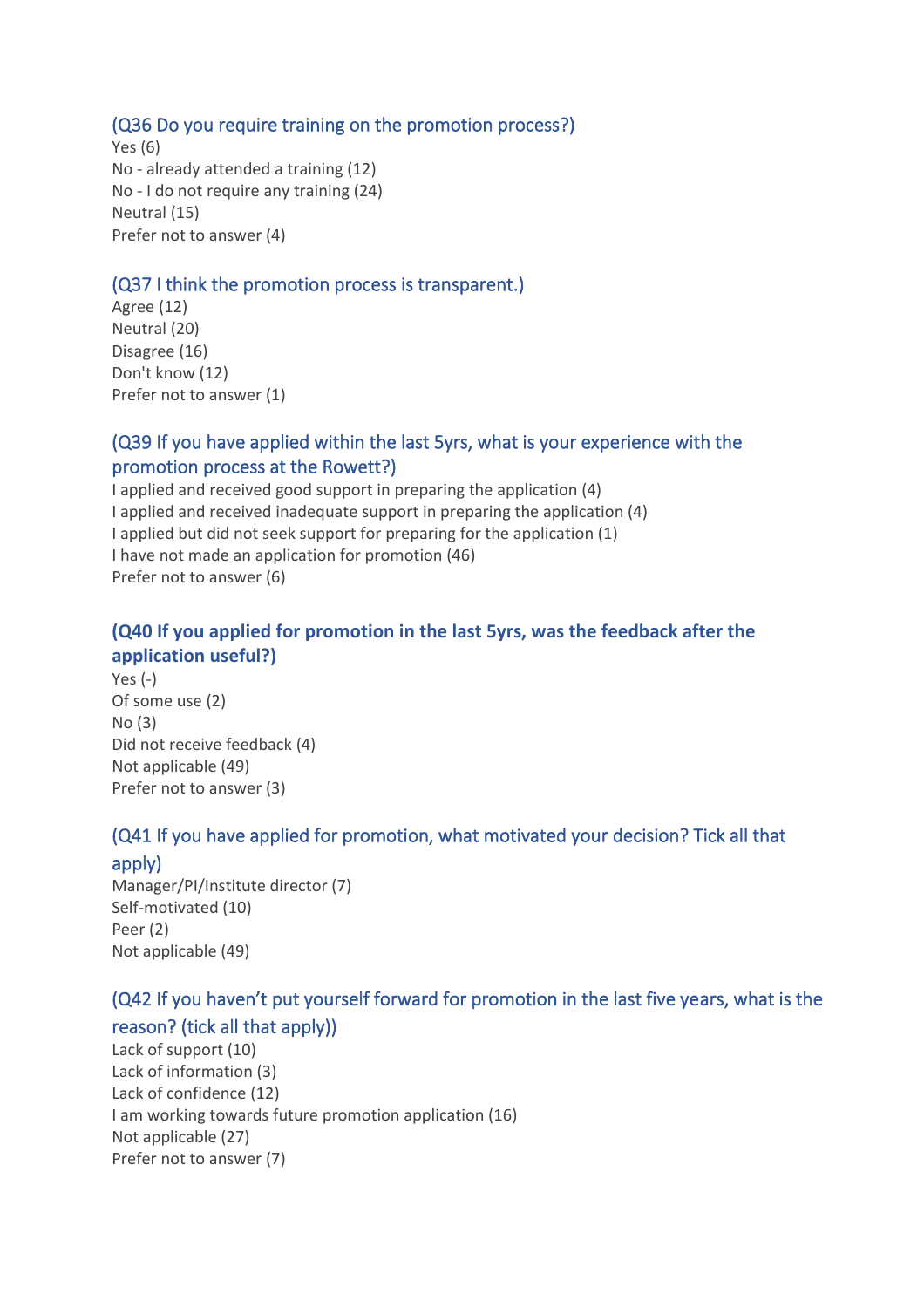#### (Q44 Are you aware of the University mentoring scheme?)

Yes (58) No (3) Prefer not to answer (-)

#### (Q45 Are you aware of the Rowett mentoring advisor who may help you to find a

mentor?) Yes (33) No (27) Prefer not to answer (1)

# (Q46 If you have/had a career-mentor via the University mentoring scheme, did you find it useful?)

Yes (5) No (4) Not applicable (52) Prefer not to answer (-)

# (Q47 Which of the following training events have you attended in the past 5 years and did you find it useful?)

#### (Grant writing)

Yes - it was useful (11) Yes - it was not useful (2) Did not attend (11) Not applicable (34) Prefer not to answer (3)

#### (Teaching & Learning in Higher Education (2 day course))

Yes - it was useful (9) Yes - it was not useful (0) Did not attend (15) Not applicable (34) Prefer not to answer (3)

#### (Principal Investigator training (2 day course))

Yes - it was useful (3) Yes - it was not useful (1) Did not attend (18) Not applicable (36) Prefer not to answer (3)

#### (International Leadership and Development Programme (ILDP))

Yes - it was useful (0) Yes - it was not useful (0) Did not attend (25) Not applicable (33) Prefer not to answer (3)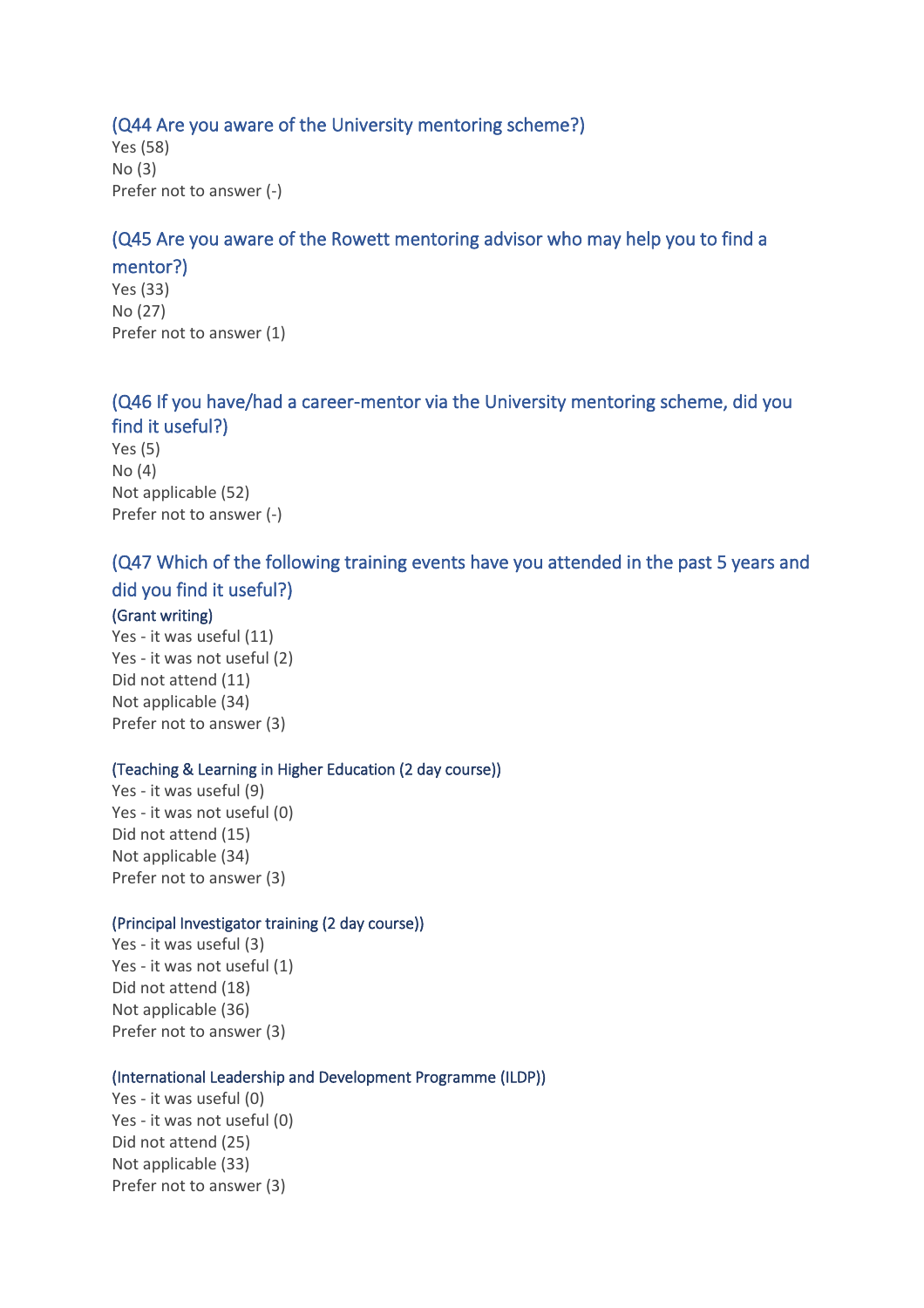#### (PhD supervision)

Yes - it was useful (8) Yes - it was not useful (2) Did not attend (14) Not applicable (33) Prefer not to answer (4)

### (Other)

Yes - it was useful (16) Yes - it was not useful (2) Did not attend (5) Not applicable (35) Prefer not to answer (3)

### (Q48 Are you aware of the University Grant Academy scheme to provide support for

### grant applications?)

Yes (31) No (7) Not applicable (23) Prefer not to answer (-)

#### (Q49 If yes, have you used it and was it useful?)

Yes, it was useful (13) Yes, it was not useful (-) I have not used it (35)

# (Q50 Are you aware of the School of Medicine, Medical Sciences and Nutrition's policy for family support for scientific conferences?)

Yes (41) No (19) Prefer not to answer (1)

### (Q51 If yes, have you used it?)

Yes (-) No (21) I have not used it (28)

### (Q53 What is your perception of the equality of treatment in the Rowett Institute with

### respect to the following?)

#### (Promotion)

Women are significantly disadvantaged (2) Women are slightly disadvantaged (6) No gender difference (40) Men are slightly disadvantaged (6) Men are significantly disadvantaged (-) Prefer not to answer (6)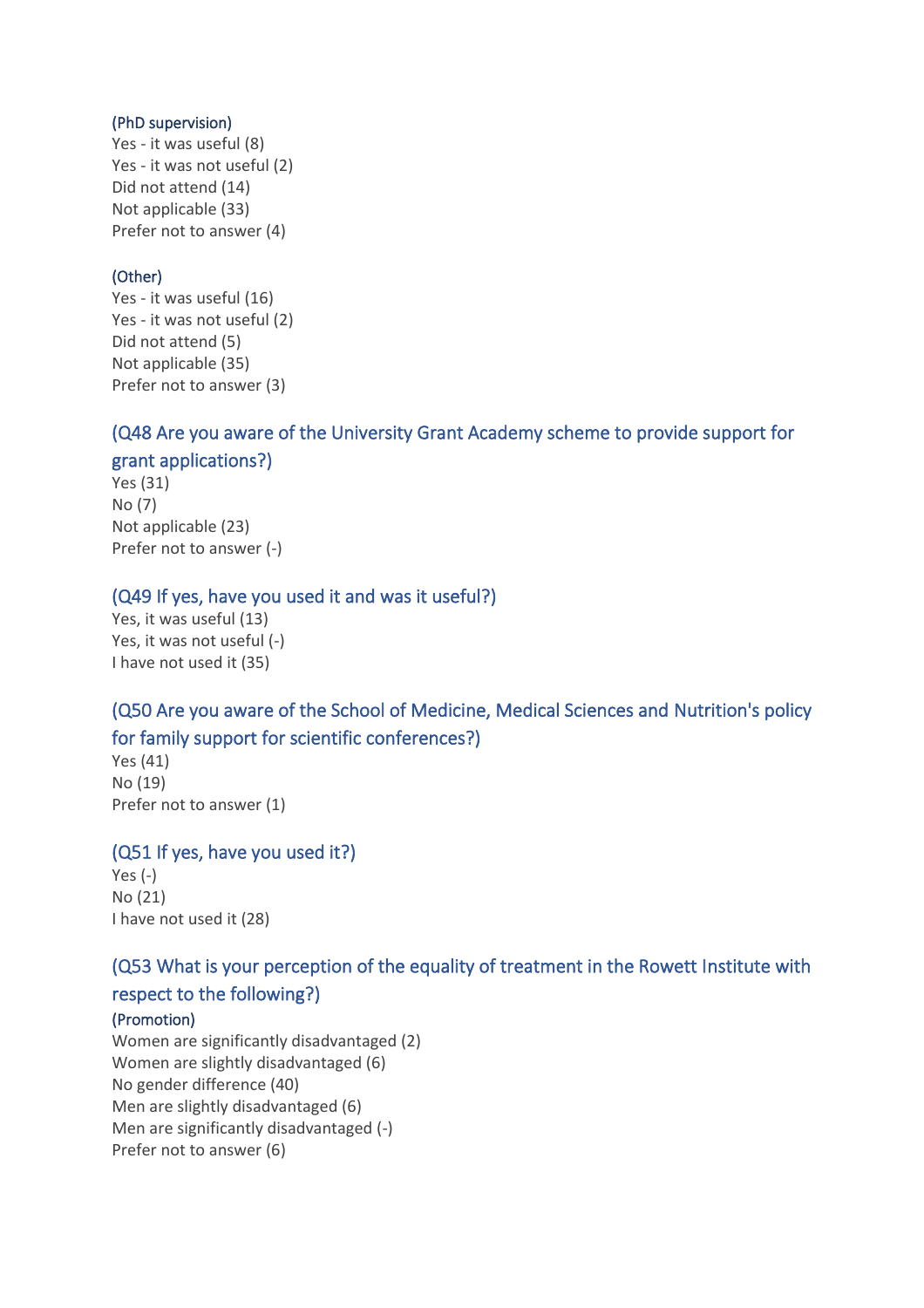#### (Access to career development opportunities)

Women are significantly disadvantaged (1) Women are slightly disadvantaged (4) No gender difference (48) Men are slightly disadvantaged (-) Men are significantly disadvantaged (-) Prefer not to answer (6)

#### (Laboratory and office space)

Women are significantly disadvantaged (-) Women are slightly disadvantaged (-) No gender difference (53) Men are slightly disadvantaged (-) Men are significantly disadvantaged (-) Prefer not to answer (6)

#### (Access to administrative support)

Women are significantly disadvantaged (-) Women are slightly disadvantaged (-) No gender difference (53) Men are slightly disadvantaged (-) Men are significantly disadvantaged (-) Prefer not to answer (6)

# (Q54 University management actively promotes a positive culture in relation to equality

#### and diversity.)

Strongly agree (26) Agree (29) Neutral (4) Disagree (-) Strongly disagree (-) Don't know (2) Prefer not to answer (-)

# (Q55 Rowett Institute management actively promotes a positive culture in relation to equality and diversity.)

Strongly agree (23) Agree (26) Neutral (4) Disagree (1) Strongly disagree (2) Don't know (5) Prefer not to answer (-)

# (Q56 Do you consider yourself to have any disability or health challenges? )

Yes (5) No (50) Prefer not to answer (4)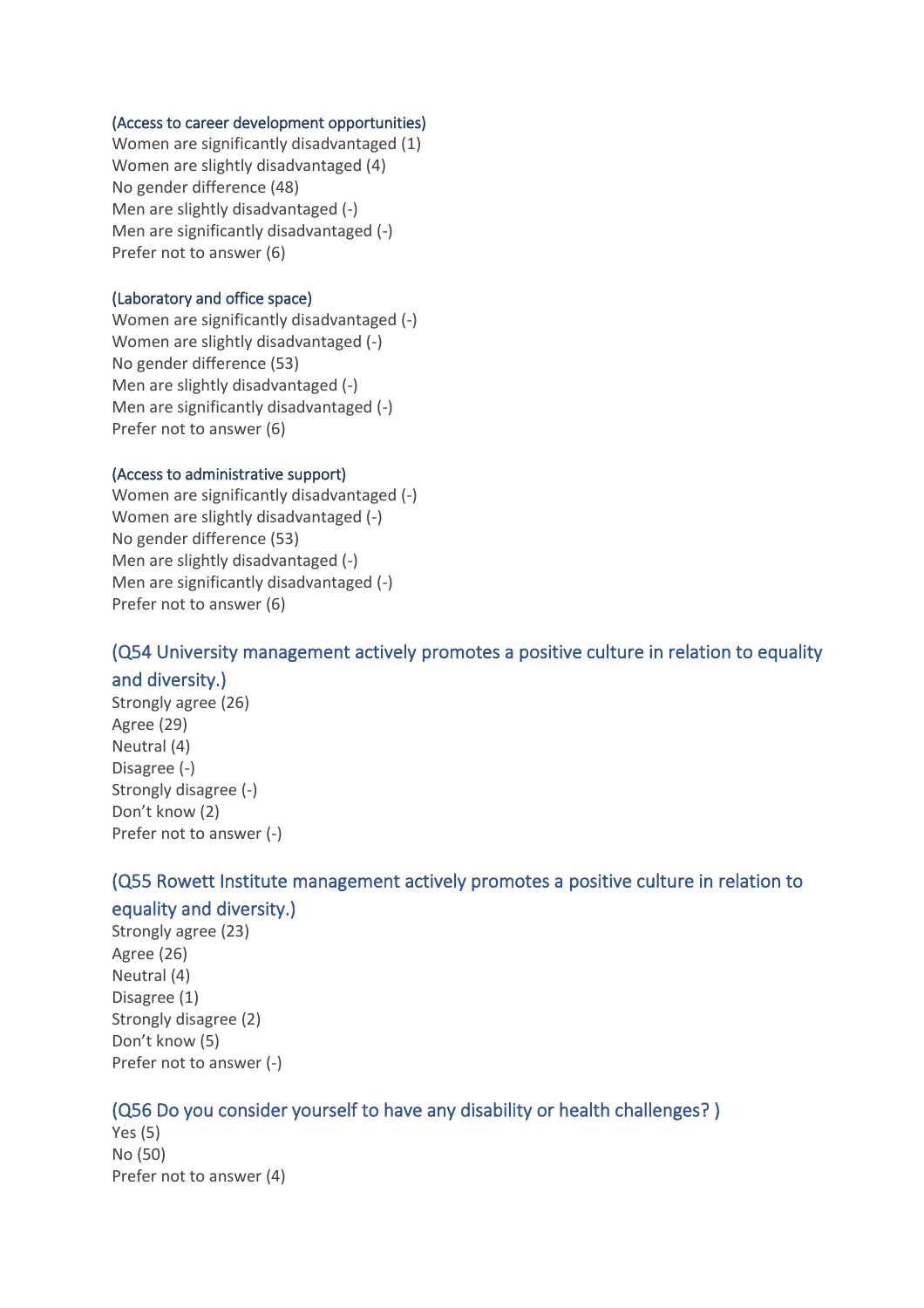# (Q57 If yes, do you feel suitably supported in the workplace?)

Yes (2) No (2) Prefer not to answer (1)

# (Q59 I identify as a)

Woman (including trans-woman) (32) Man (including trans-man) (21) Prefer not to answer (8)

# (Q67 Have you attended a seminar or training regarding unconscious bias in the last 2

#### years?)

Yes (52) No (7) Don't know (2) Prefer not to answer (-)

# (Q68 Do you have any caring responsibilities (children, parents, partner)?)

Yes (24) No (33) Prefer not to answer (4)

# (Q69 Who do you care for? (tick all that apply))

Pre-school child(ren) (-) Primary school child(ren) (8) Secondary school child(ren) (12) Partner (1) Parent(s) (4) Sibling(s) (1) Prefer not to answer (2)

# (Q70 Which of the following best describes the regularity of your caring

# responsibilities?)

Everyday (19) Several days a week (4) Several days a month (-) Several days a year (-) Prefer not to answer (1)

# (Q71 Which of the following best describes the help available to you?)

I am the sole carer (2) I have some help, but the major share of care responsibilities is mine (1) I share care responsibilities equally with someone else (17) I contribute some help, but the major share of care responsibilities is someone else's (2) Prefer not to answer (2)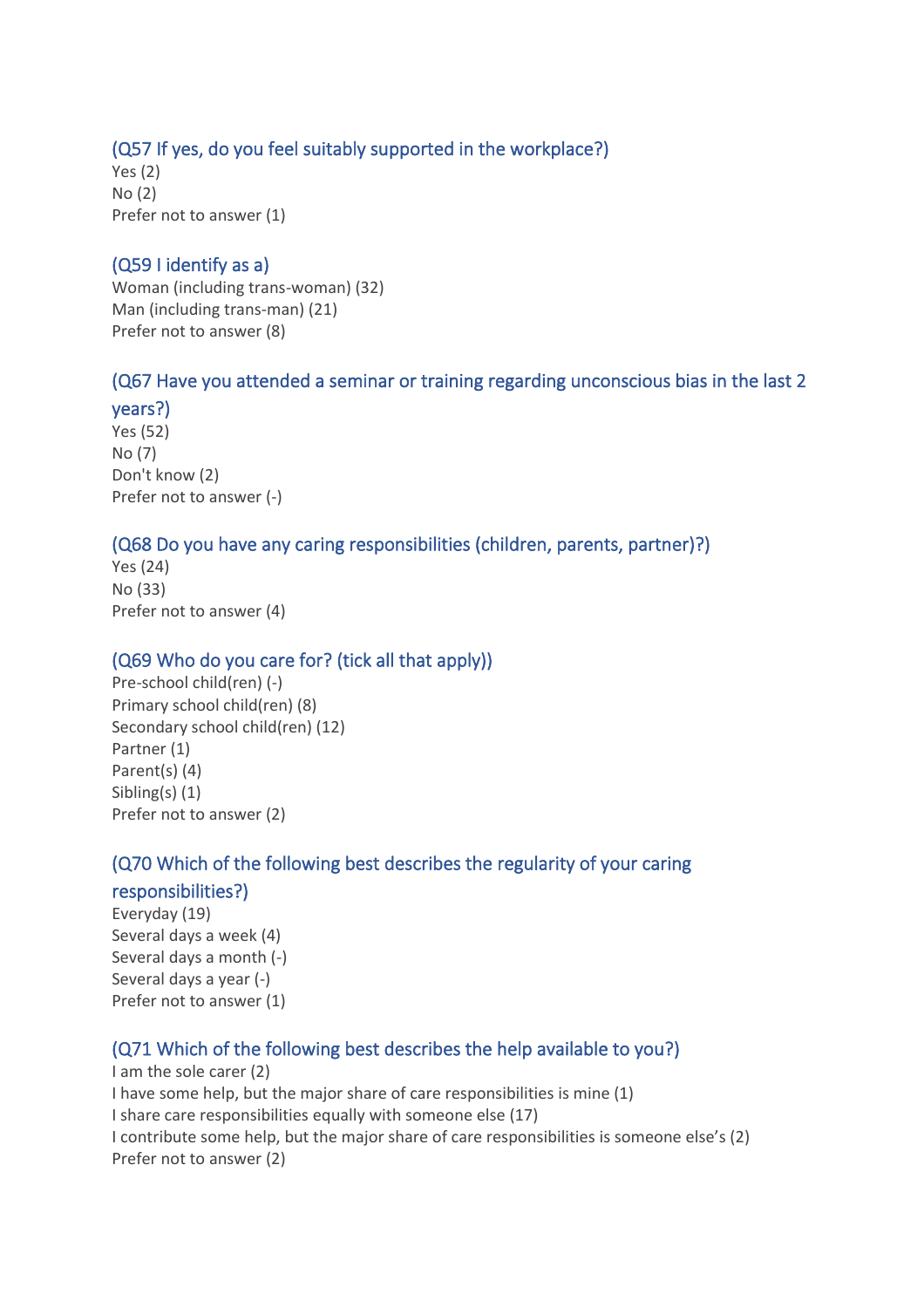### (Q72 Which of the following best describes the impact of caring on your work

### responsibilities? )

Sporadic - usually manageable (11) Sporadic - sometimes difficult to manage (1) Sporadic - often difficult to manage (-) Continual - usually manageable (10) Continual - sometimes difficult to manage (1) Continual - often difficult to manage (-) Prefer not to answer (1)

# (Q73 Do you think the new University homeworking policy will give you more flexibility and help with your caring responsibilities? )

Yes (31) No (5) Not appropriate for my work (19)

# (Q75 Do you think Inclusion of Athena Swan news in the fortnightly institute newsletter promotes the values of Athena Swan in the Institute?)

Yes (51) No (7) Prefer not to answer (3)

# (Q76 Inclusion of Athena Swan news in the fortnightly institute newsletter highlights social activities and provides additional notification of staff development opportunities?)

Strongly agree (24) Agree (27) Neutral (8) Disagree (2) Strongly disagree (-) Prefer not to answer (-)

# (Q77 Have you looked at the additional resources available on the Rowett Institute

# Athena Swan webpages? )

Yes (19) No (39) Prefer not to answer (3)

(Q78 Athena Swan at the institute introduced an annual STEM seminar where female speakers give a research seminar followed by a short presentation on their career progression and how they have overcome barriers. Do you think this helps to improve the equality culture of the Institute? (\*STEM = Science, Technology, Engineering and Maths))

Yes - Strongly agree (8) Yes - Agree (20)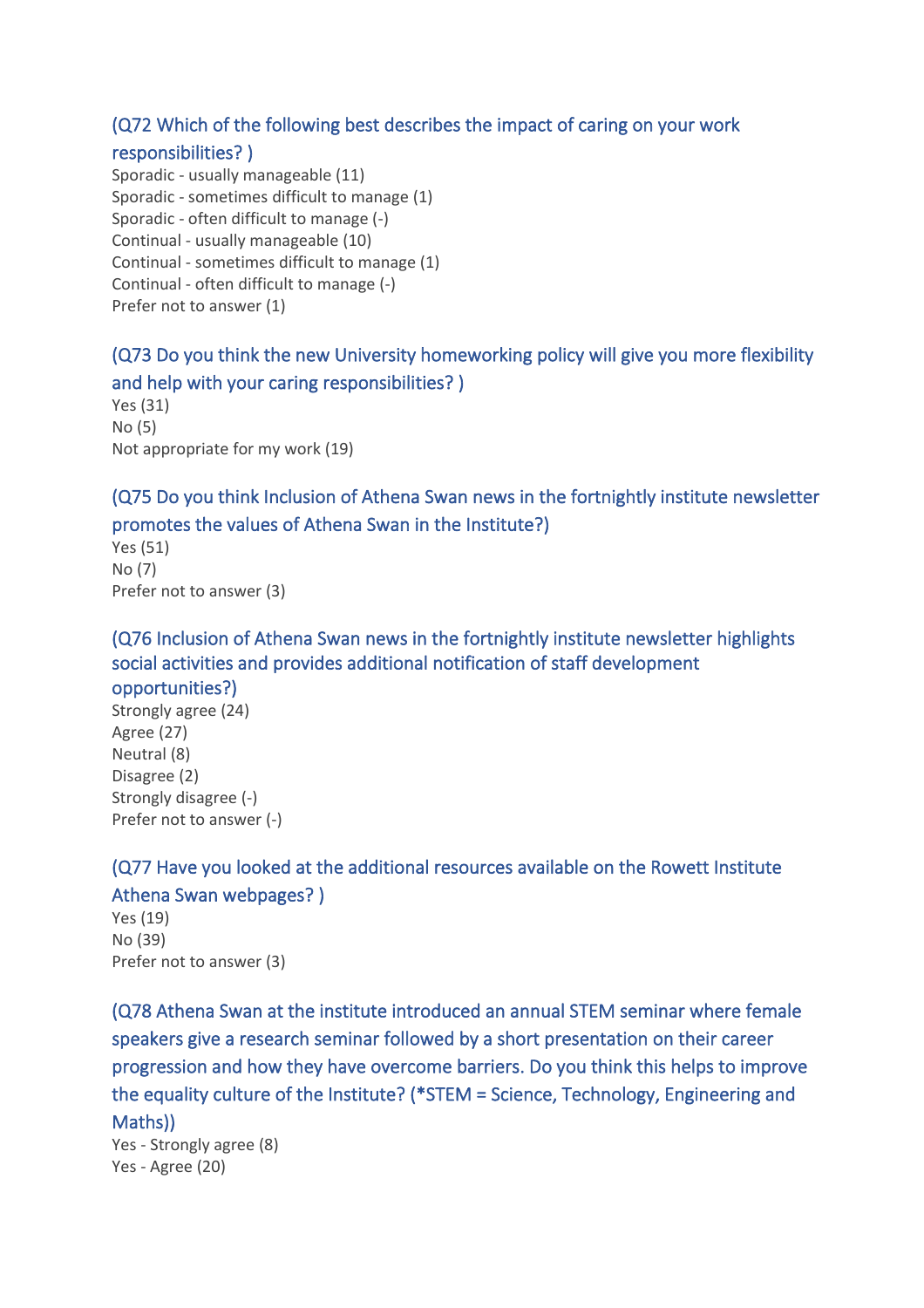Neutral (18) No - Disagree (4) No - Strongly disagree (1) Did not attend (9) Not applicable (-) Prefer not to answer (1)

# (Q79 Has the STEM seminar helped you think about your own career development?)

Yes (9) No (34) Prefer not to answer (8)

# (Q80 Do you think unconscious bias training seminars will help to improve the equality culture of the Institute?)

Strongly agree (4) Agree (27) Neutral (22) Disagree (5) Strongly disagree (3) Prefer not to answer (-)

# (Q81 Athena SWAN has introduced a checklist for completion at annual review. Has this helped to promote discussion about)

#### (Career Development)

Yes - Strongly agree (4) Yes - Agree (28) Neutral (15) No - Disagree (8) No - Strongly disagree (2) Prefer not to answer (4)

#### (Promotion)

Yes - Strongly agree (5) Yes - Agree (26) Neutral (15) No - Disagree (8) No - Strongly disagree (2) Prefer not to answer (4)

#### (Workload)

Yes - Strongly agree (6) Yes - Agree (24) Neutral (19) No - Disagree (5) No - Strongly disagree (2) Prefer not to answer (4)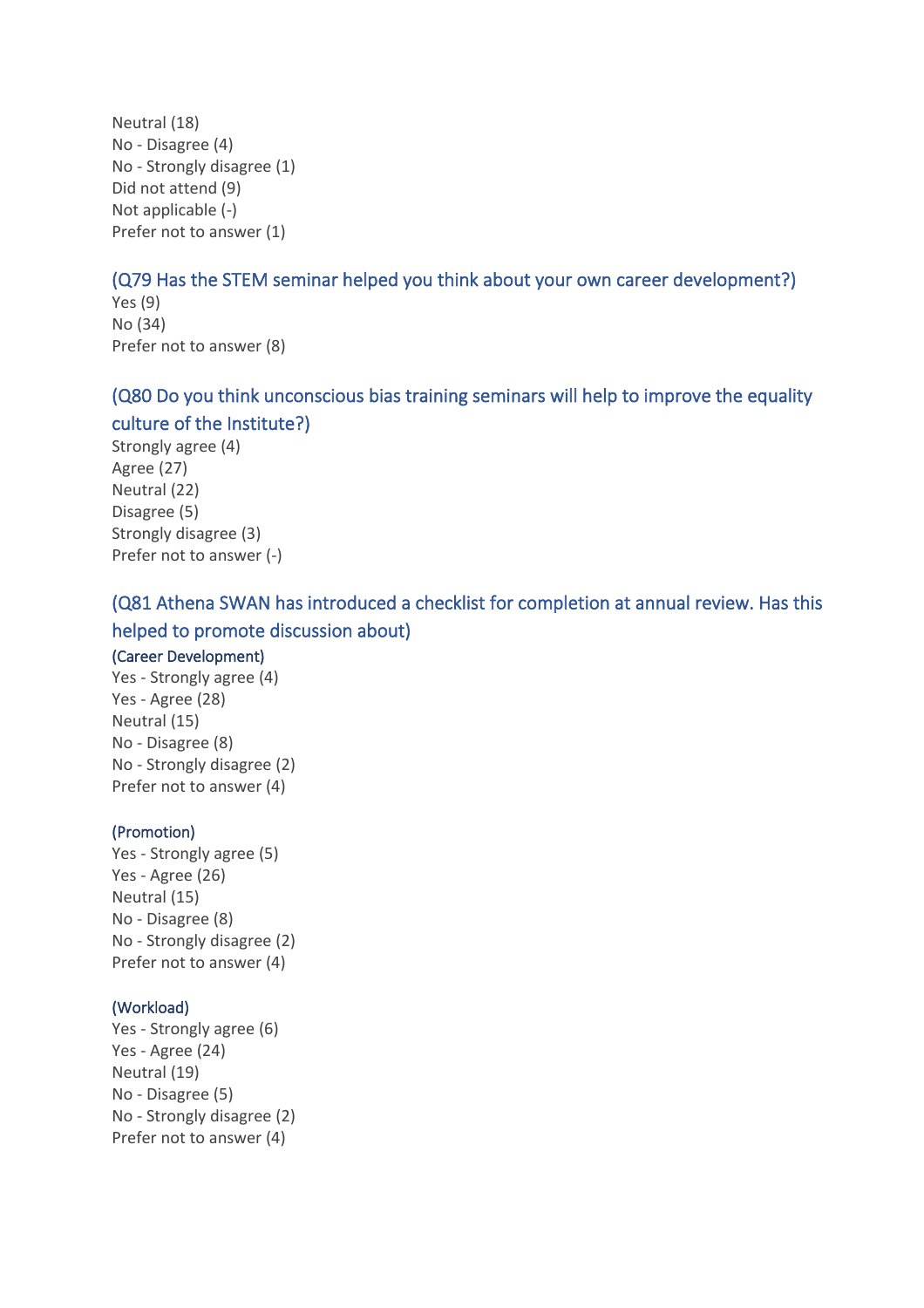(Q82 The Rowett has a policy, that where possible administrative meetings should occur within core working hours (10am-4pm). Do you think this helps accommodate flexible

#### working hours?)

Yes -Strongly agree (15) Yes -Agree (30) Neutral (12) No - Disagree (3) No - Strongly disagree (-) Did not know this policy existed (1) Prefer not to answer (-)

(Q83 Last year the University introduced a policy that meetings should not be held between 12 noon and 2pm in the winter – do you think this helped your work/life balance?)

Yes (22) No (26) Not applicable (11) Prefer not to answer (2)

(Q84 As a School we have introduced a family support award that allow staff to apply for up to £250 to pay for caring costs to facilitate attendance at conferences. Do you think the existence of this policy has helped to improve the equality culture of our Institute?)

Strongly agree (3) Agree (24) Neutral (28) Disagree (2) Strongly disagree (-) Prefer not to answer (4)

(Q85 Athena Swan has changed the role of the parental leave advisor to the family support advisor to accommodate additional caring responsibilities. Do you think this better supports staff needs?)

Strongly agree (2) Agree (33) Neutral (23) Disagree (1) Strongly disagree (-) Prefer not to answer (2)

# (Q88 What was the impact of closure of the building during lockdown on your research

project(s)?) No impact (4) Some delay (12) Moderate delay (10) Significant delay (18)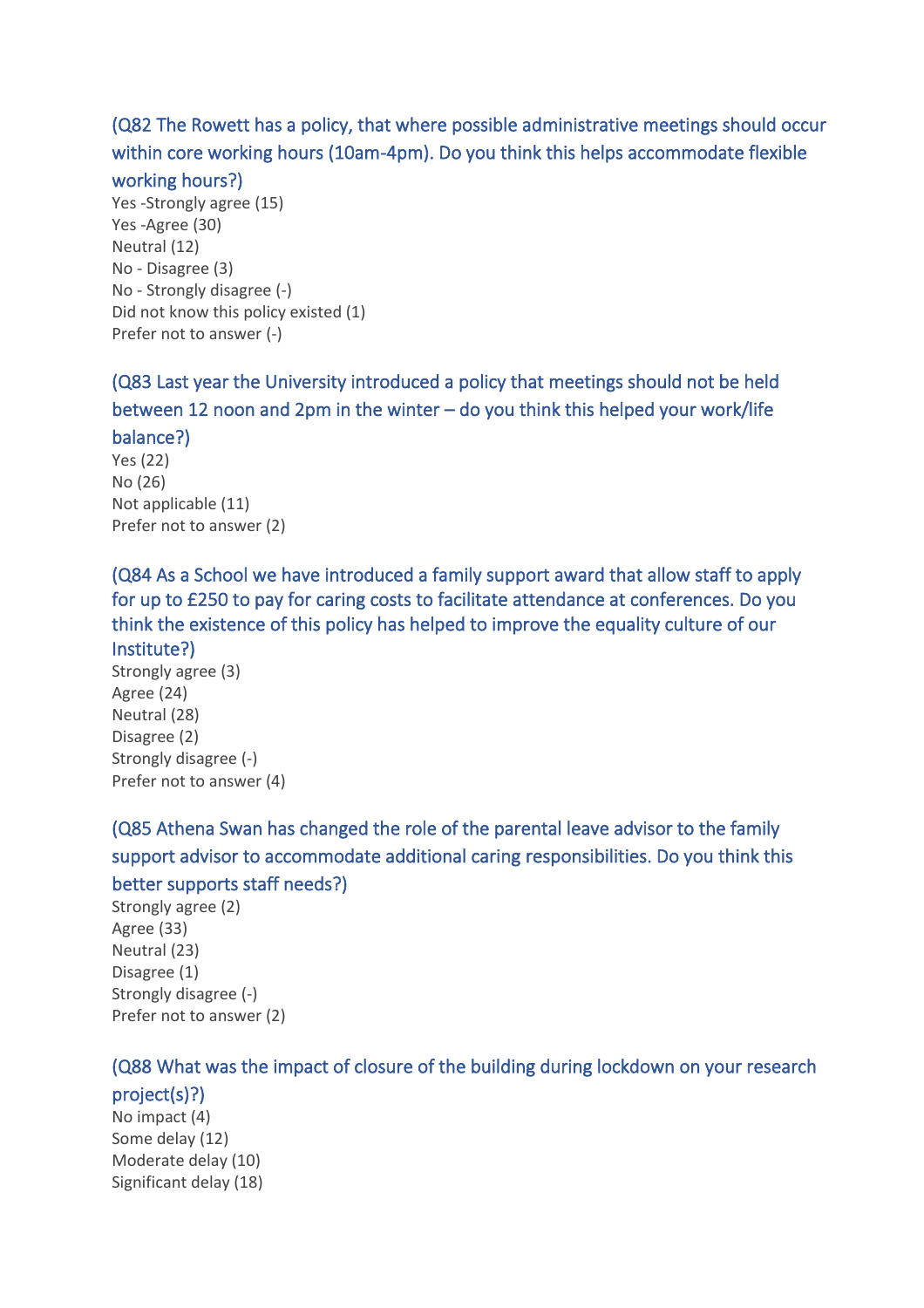Project termination (1) Prefer not to answer (1) Not applicable (14)

# (Q89 Did you have additional caring responsibilities during lockdown? (over and above answer to the previous caring responsibility question))

Yes (21) No (36) Prefer not to answer (4)

# (Q90 Did your additional caring responsibilities extend to home schooling in 2021?)

Yes (18) No (34) Prefer not to answer (5)

#### (Q91 Do you feel you got adequate support for this?)

Yes (8) No (3) Not applicable (39) Prefer not to answer (7)

### (Q92 If you had additional caring responsibilities, did this impact your work?)

Yes (8) No (32) Prefer not to answer (11)

### (Q93 As a result of the Covid pandemic, has your workload increased?)

Yes (35) No (22) Prefer not to answer (4)

### (Q94 If yes, which aspects of the workload has increased? (tick all that apply))

Teaching, including preparation of online delivery of course material (18) Course administration including fielding questions from students (9) PGR supervision (9) General administration (19) Project administration (11) Prefer not to answer (2) Other (7)

# ( $Q95$  As a result of the COVID pandemic, do you think this will have an impact on  $-$  (tick all that apply))

Your publication output in the short to medium term (22) Grant applications and their success (15) Promotion prospects (13) Prefer not to answer (2) Not applicable (27)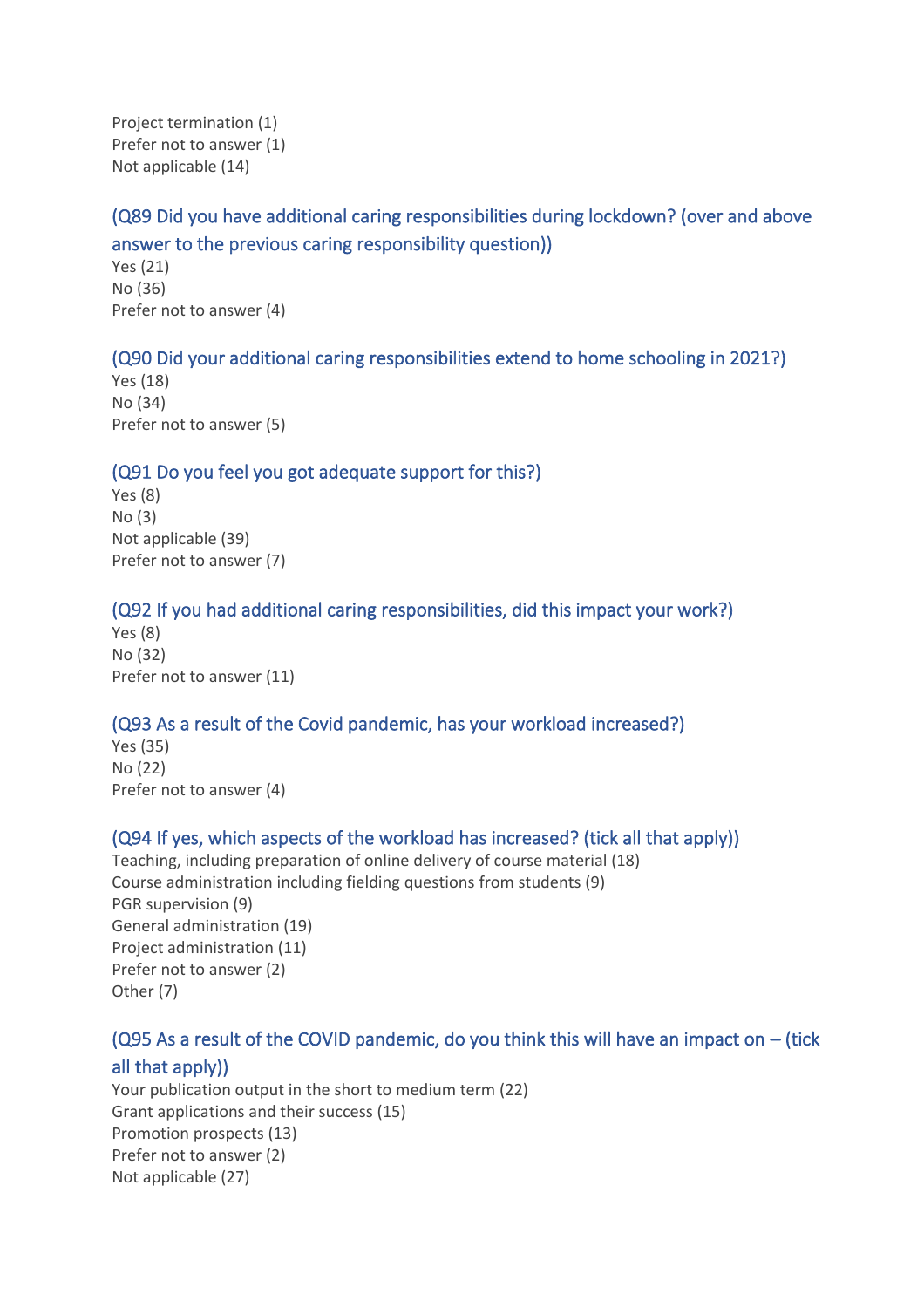### (Q96 Was the support available for Health and Wellbeing)

Very good/Excellent (7) Good (25) OK (14) Poor (4) Very poor (2) Prefer not to answer (9)

# (Q97 Do you feel communication from management has been effective during the

### pandemic?)

Very Good/Excellent (28) Good (20) OK (8) Poor (2) Very poor (1) Prefer not to answer (1)

# Do you feel communication from management has been effective during the pandemic? (Rowett Management)

Very Good/Excellent (13) Good (20) OK (14) Poor (5) Very poor (4) Prefer not to answer (3)

# (Q98 Do you think any aspects of communication or training have improved when moved by necessity to a 'virtual' environment?)

Yes (38) No (12) Prefer not to answer (9)

### (Q99 Have you returned to working in the Rowett building since COVID?)

Yes (52) No (8)

### (Q100 If yes, how would you describe your working environment? (tick all that apply))

Welcoming (31) Supportive (30) Inclusive (22) Sociable (20) Happy (15) Pressurized (7) Cliquey (4) Not applicable (4) Fun (3) Miserable (3)